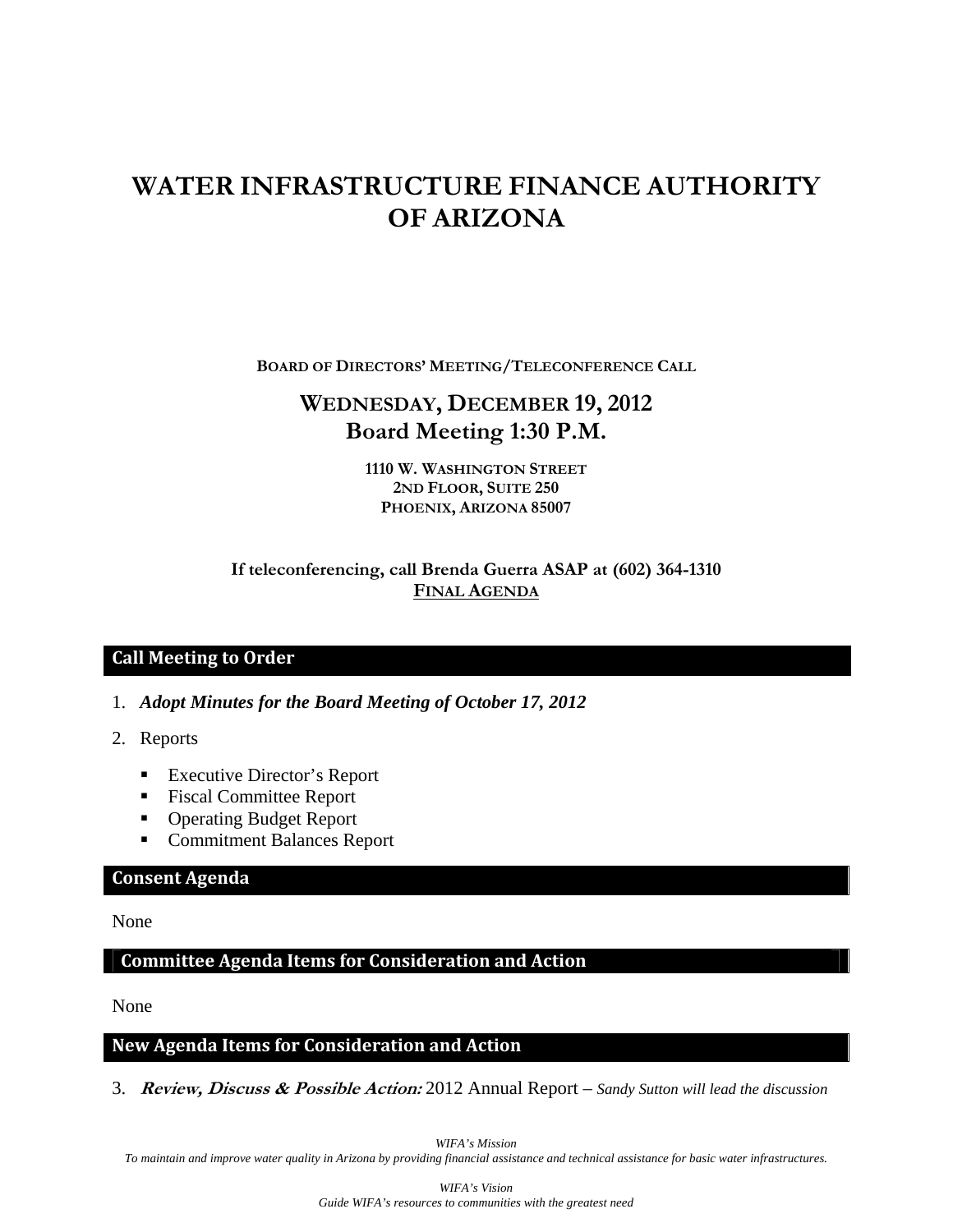4. *Adopt Revisions to CWRF Financial Assistance Priority List Funding Cycle 2013 Sara Konrad will lead the discussion*

CW PPL:

• Changes to Town of Buckeye (CW-006-2013, CW-008-2013, and CW-009-2013) subsidies

CW FR:

- Add Town of Springerville CW-003-2013
- Add Town of Buckeye CW-006-2013
- Add Town of Buckeye CW-008-2013
- Add Town of Buckeye CW-009-2013
- 5. *Adopt Revisions to DWRF Financial Assistance Priority List Funding Cycle 2013 Sara Konrad will lead the discussion*

DW PPL:

- Add Town of Buckeye DW-030-2013
- Change to Town of Buckeye DW-001-2013 subsidy
- Change to Litchfield Park Service Company DW-018-2013 subsidy

DW FR:

- Add Cienega Water Company DW-007-2013
- Add Town of Clarkdale DW-002-2013
- Add Town of Springerville DW-016-2013
- Add Town of Buckeye DW-030-2013
- Add Town of Buckeye DW-001-2013
- 6. **Review, Discuss & Possible Action:** Approve Loan Resolution 2013-010 and Due Diligence Summary DW 026-2013 – City of Prescott – DWRF – \$15,921,582 – *Sara Konrad will lead the discussion*
- 7. **Review, Discuss & Possible Action:** Approve Loan Resolution 2013-009 and Due Diligence Summary DW 028-2013 – Metropolitan Domestic Water Improvement District – DWRF – \$400,000 – *Sara Konrad will lead the discussion*
- 8. *Review, Discuss & Possible Action:* Town of Buckeye request for Partial Loan Prepayment Approval – *Trish Incognito will lead the discussion*

### **Update, Discussion or Presentation**

- 9. New Business/Issues:
	- Next Committee Meeting Date Wednesday, February 6, 2013 at 1:30 pm in Phoenix, Arizona
	- Next Board Meeting Date Wednesday, February 20, 2013 at 1:30 pm in Phoenix, Arizona

10. Old Business/Issues

### **Meeting Conclusion & Adjournment**

*WIFA's Mission* 

*To maintain and improve water quality in Arizona by providing financial assistance and technical assistance for basic water infrastructures.*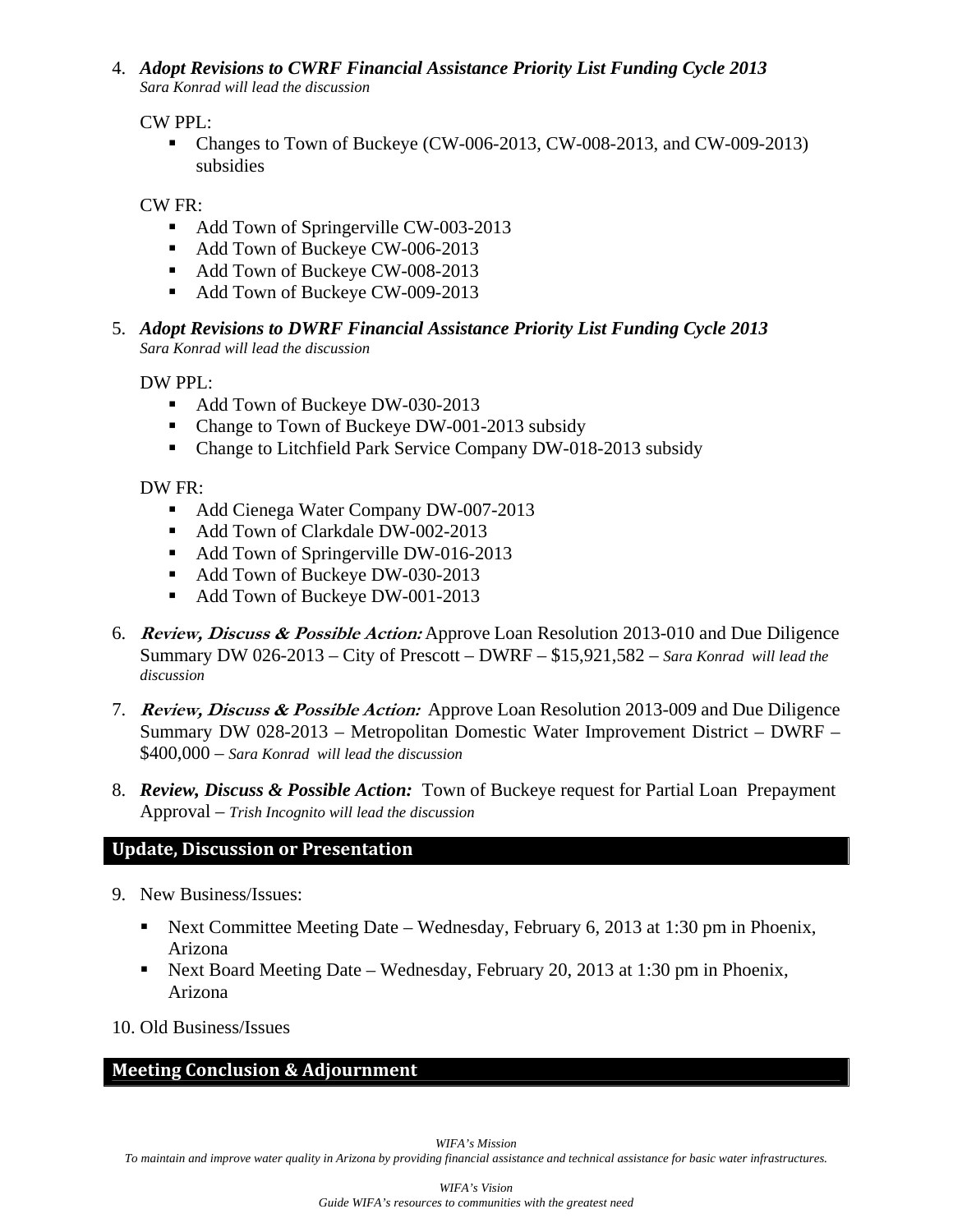#### **Arizona's Clean Water Revolving Fund 2013 Funding Cycle - Priority List for Clean Water Revolving Fund December 2012**

|            |                                      |                   |                 |                                                               |               | <b>Amount</b>         |                |
|------------|--------------------------------------|-------------------|-----------------|---------------------------------------------------------------|---------------|-----------------------|----------------|
|            |                                      |                   |                 |                                                               |               | <b>Requested /</b>    |                |
| <b>PPL</b> |                                      |                   |                 |                                                               | Project       | <b>Probable Green</b> | <b>Subsidy</b> |
|            | <b>Rank Applicant</b>                | <b>Population</b> | County          | <b>Project Name</b>                                           | <b>Number</b> | Amount                | Rate           |
|            |                                      |                   |                 | East and West Commercial Sewering and Sewering                |               |                       |                |
|            | *Pinewood Sanitary District          |                   |                 | 6,000 Coconino Northlodge Subdivision and Northernaire Subdiv | 002 2013      | \$2,500,000.00        | 75%            |
| 2          | *Ash Fork Sanitary District          |                   | 650 Yavapai     | Centralized Wastewater Collection/Treatment System            | 004 2013      | \$5,500,000.00        | 80%            |
| 3          | *Tri-City Regional Sanitary District | 4,014 Gila        |                 | <b>Tri-City Regional Sanitary District</b>                    | 010 2013      | \$37,998,120.00       | 80%            |
|            |                                      |                   |                 | Sewer System Rehabilitation - Line Replacement and            |               |                       |                |
| 4          | Springerville, Town of               |                   | 1,900 Apache    | East Lift Station and Monitor System                          | 003 2013      | \$600,000.00          | 70%            |
| 5          | 'Gila Bend, Town of                  |                   | ,980 Maricopa   | <b>Wastewater Treatment Plant</b>                             | 007 2013      | \$4,609,500.00        | 80%            |
|            |                                      |                   |                 |                                                               |               | \$4,500,000.00 /      |                |
|            |                                      |                   |                 |                                                               |               | Categorical           |                |
| 6          | Buckeye, Town of                     |                   |                 | 50,876 Maricopa Reclaimed Water System Improvements           | 006 2013      | \$4,500,000.00        | 80%            |
|            | <b>Big Park Domestic Wastewater</b>  |                   |                 |                                                               |               |                       |                |
|            | Improvement District                 |                   | 2,500 Yavapai   | Big Park DWWID 2012 - WWTP Improvements                       | 005 2013      | \$5,505,900.00        | 85%            |
| 8          | San Luis, City of                    | 25,505 Yuma       |                 | Juan Sanchez, 7th Ave Lift Station                            | 012 2013      | \$3,000,000.00        | 80%            |
| 9          | Buckeye, Town of                     |                   | 50,876 Maricopa | <b>Industrial Park Lift Station</b>                           | 008 2013      | \$1,400,000.00        | 85%            |
| 10         | Buckeye, Town of                     |                   | 50,876 Maricopa | Apache Road sewer line extensions                             | 009 2013      | \$600,000.00          | 85%            |

#### **Total:**

**\$66,213,520.00** 

\* Disadvantaged communities

\*\*\* Eligible for Green Project Reserve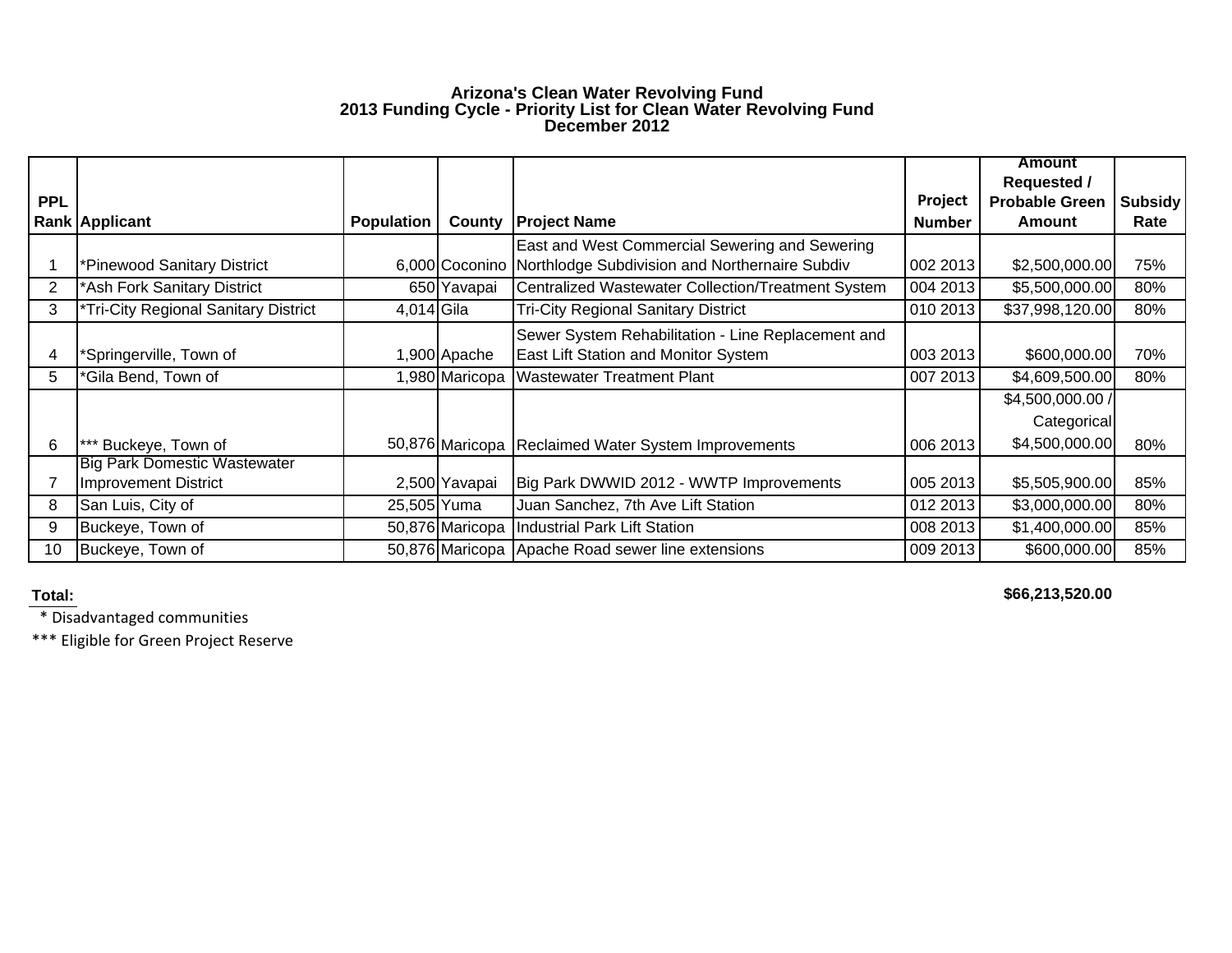#### **Arizona's Clean Water Revolving Fund 2013 Funding Cycle - Fundable Range December 2012**

| <b>Fundable</b> |            |                                     |                   |               |                                                     |               |                  |         |
|-----------------|------------|-------------------------------------|-------------------|---------------|-----------------------------------------------------|---------------|------------------|---------|
| Range           | <b>PPL</b> |                                     |                   |               |                                                     | Project       | <b>Amount</b>    | Subsidy |
| Rank            |            | Rank Applicant                      | <b>Population</b> |               | <b>County Project Title</b>                         | <b>Number</b> | <b>Requested</b> | Rate    |
|                 |            |                                     |                   |               | Sewer System Rehabilitation - Line                  |               |                  |         |
|                 |            |                                     |                   |               | Replacement and East Lift Station and               |               |                  |         |
|                 |            | Springerville, Town of              |                   | 900 Apache    | <b>Monitor System</b>                               | 003 2013      | \$600,000.00     | 70%     |
|                 | 6          | Buckeye, Town of                    |                   |               | 50,876 Maricopa Reclaimed Water System Improvements | 006 2013      | \$4,500,000.00   | 80%     |
|                 |            | <b>Big Park Domestic Wastewater</b> |                   |               | Big Park DWWID 2012 - WWTP                          |               |                  |         |
|                 |            | Improvement District                |                   | 2,500 Yavapai | <b>Improvements</b>                                 | 005 2013      | \$5,505,900.00   | 85%     |
|                 | 9          | Buckeye, Town of                    |                   |               | 50,876 Maricopa   Industrial Park Lift Station      | 008 2013      | \$1,400,000.00   | 85%     |
|                 | 10         | Buckeye, Town of                    |                   |               | 50,876 Maricopa Apache Road sewer line extensions   | 009 2013      | \$600,000.00     | 85%     |

**Total:**

**\$12,605,900.00**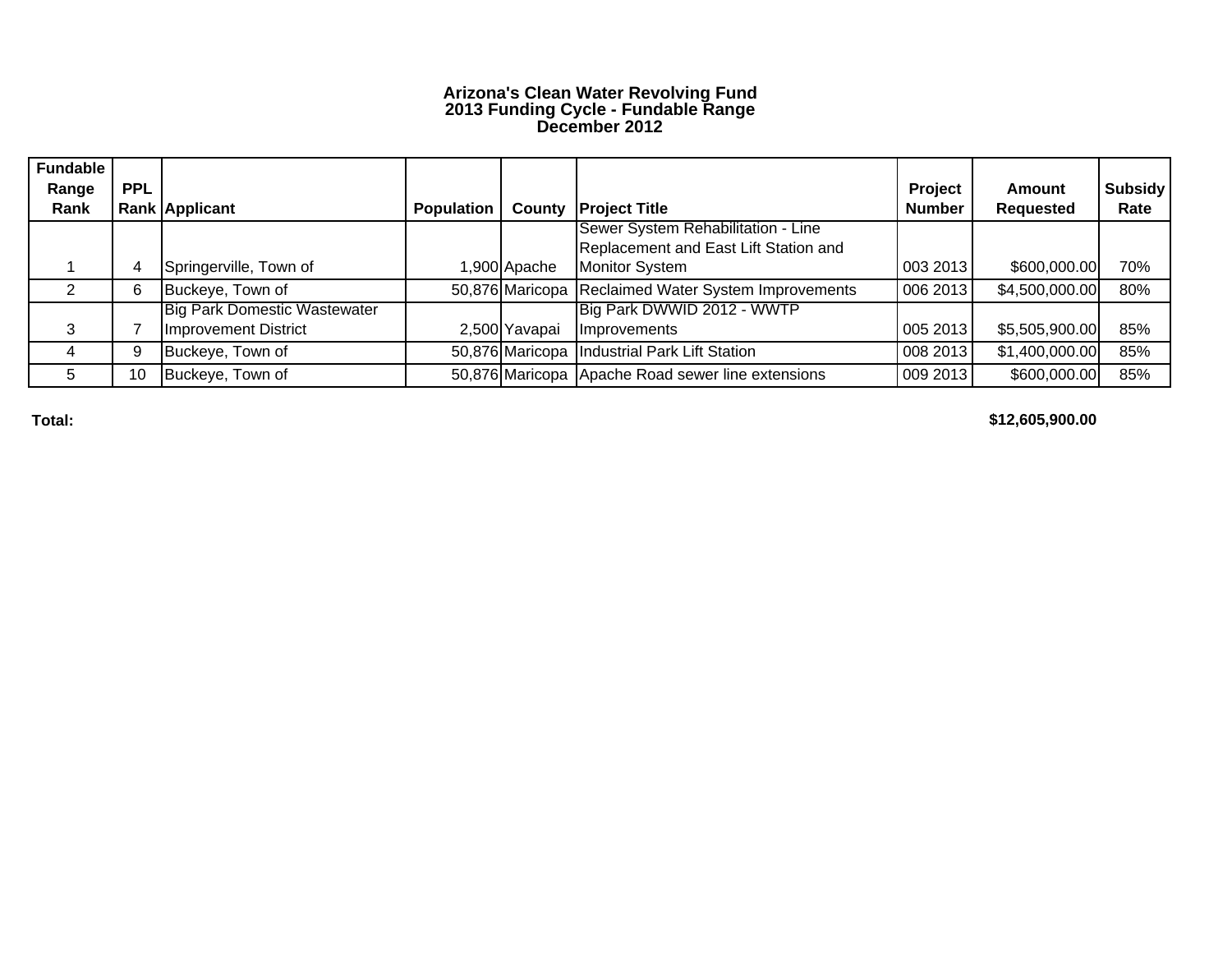#### **Arizona's Drinking Water Revolving Fund 2013 Funding Cycle - Priority List for Drinking Water Revolving Fund December 2012**

|                |                                              |                   |                 |                                                           |               | <b>Amount</b>         |                |
|----------------|----------------------------------------------|-------------------|-----------------|-----------------------------------------------------------|---------------|-----------------------|----------------|
|                |                                              |                   |                 |                                                           |               | <b>Requested /</b>    |                |
| <b>PPL</b>     |                                              |                   |                 |                                                           | Project       | <b>Probable Green</b> | <b>Subsidy</b> |
|                | Rank Applicant                               | <b>Population</b> | <b>County</b>   | <b>Project Name</b>                                       | <b>Number</b> | <b>Amount</b>         | Rate           |
|                | *Cienega Water Company                       |                   | 140 La Paz      | <b>Fluoride Treatment and System Upgrades</b>             | 007 2013      | \$50,000.00           | 75%            |
| $\overline{2}$ | *Sulger Water Company #2                     |                   | 50 Cochise      | Well, Tank and Disinfection System Improvements           | 022 2013      | \$56,000.00           | 75%            |
| 3              | <b>Sunland Water Company</b>                 |                   | 170 Pinal       | New Well and Blending Plan for Arsenic Compliance         | 008 2013      | \$122,050.00          | 80%            |
| 4              | *Humboldt Water System                       |                   | 690 Yavapai     | <b>Water Treatment Facility</b>                           | 027 2013      | \$160,000.00          | 75%            |
|                |                                              |                   |                 | Arsenic Treatment, Transmission Replacement, & Well       |               |                       |                |
| 5              | <b>Truxton Canyon Water Company</b>          |                   | 2,136 Mohave    | <b>Electric Changeover</b>                                | 024 2013      | \$419,208.00          | 80%            |
| 6              | *Clear Springs Utility Company               |                   | 1,180 Cochise   | <b>Clear Springs Utility Consolidation &amp; Upgrades</b> | 009 2013      | \$511,000.00          | 75%            |
|                |                                              |                   |                 |                                                           |               | \$250,000.00 /        |                |
|                | */***Rim Trail Domestic Water                |                   |                 | Rim Trail Surface and Groundwater Sustainability          |               | Categorical           |                |
| $\overline{7}$ | <b>Improvement District</b>                  |                   | 25 Gila         | Upgrade                                                   | 004 2013      | \$23,700.00           | 75%            |
|                |                                              |                   |                 |                                                           |               | \$1,170,000.00/       |                |
|                |                                              |                   |                 |                                                           |               | Categorical           |                |
| 8              | *** Litchfield Park Service Company          |                   | 39,000 Maricopa | Airline Reservoir Solar Project / LPSC                    | 017 2013      | \$1,170,000.00        | 80%            |
| 9              | Payson, Town of                              | 15,500 Gila       |                 | Payson Cragin Project Phase II                            | 006 2013      | \$6,250,000.00        | 80%            |
| 10             | *Clarkdale, Town of                          |                   | 4,097 Yavapai   | Twin 5s Water Main Replacement                            | 002 2013      | \$1,600,000.00        | 75%            |
| 11             | *Springerville, Town of                      |                   | 1,900 Apache    | <b>Water System Improvements</b>                          | 016 2013      | \$1,100,000.00        | 75%            |
|                |                                              |                   |                 | System Improvements (Storage, Booster Pumps, Well         |               |                       |                |
| 12             | East Slope Water Company                     |                   | 3,787 Cochise   | Improvements, Main Replacement)                           | 010 2013      | \$282,748.00          | 85%            |
| 13             | Sonoita Valley Water Company                 |                   | 327 Santa Cruz  | <b>System Consolidation</b>                               | 013 2013      | \$228,000.00          | 80%            |
| 14             | Clarkdale, Town of                           |                   | 4,026 Yavapai   | <b>Water System Security Improvements</b>                 | 003 2013      | \$68,000.00           | 80%            |
| 15             | Sandario Water Company                       | 1,000 Pima        |                 | Capital Improvements (Storage & Electrical)               | 014 2013      | \$633,450.00          | 80%            |
| 16             | Payson Water Company, Inc                    | 1,148 Gila        |                 | Mesa del Caballo Supplemental Water Supply                | 005 2013      | \$1,150,000.00        | 80%            |
| 17             | ** Buckeye, Town of                          |                   | 25,000 Maricopa | Hopeville Water System Acquisition                        | 030 2013      | \$1,000,000.00        | 85%            |
| 18             | Southland Water Company                      |                   | 1,958 Cochise   | <b>System Improvements</b>                                | 020 2013      | \$1,045,941.00        | 80%            |
| 19             | San Luis, City of                            | 25,505 Yuma       |                 | Well Upgrades, Interconnect and Filtration System         | 023 2013      | \$2,800,000.00        | 80%            |
| 20             | Appaloosa Water Company                      |                   | 630 Yavapai     | <b>Backup Generator</b>                                   | 025 2013      | \$60,000.00           | 80%            |
| 21             | Metro Domestic Water Improvement<br>District | 47,954 Pima       |                 | Equip Riverside Well                                      | 028 2013      | \$400,000.00          | 80%            |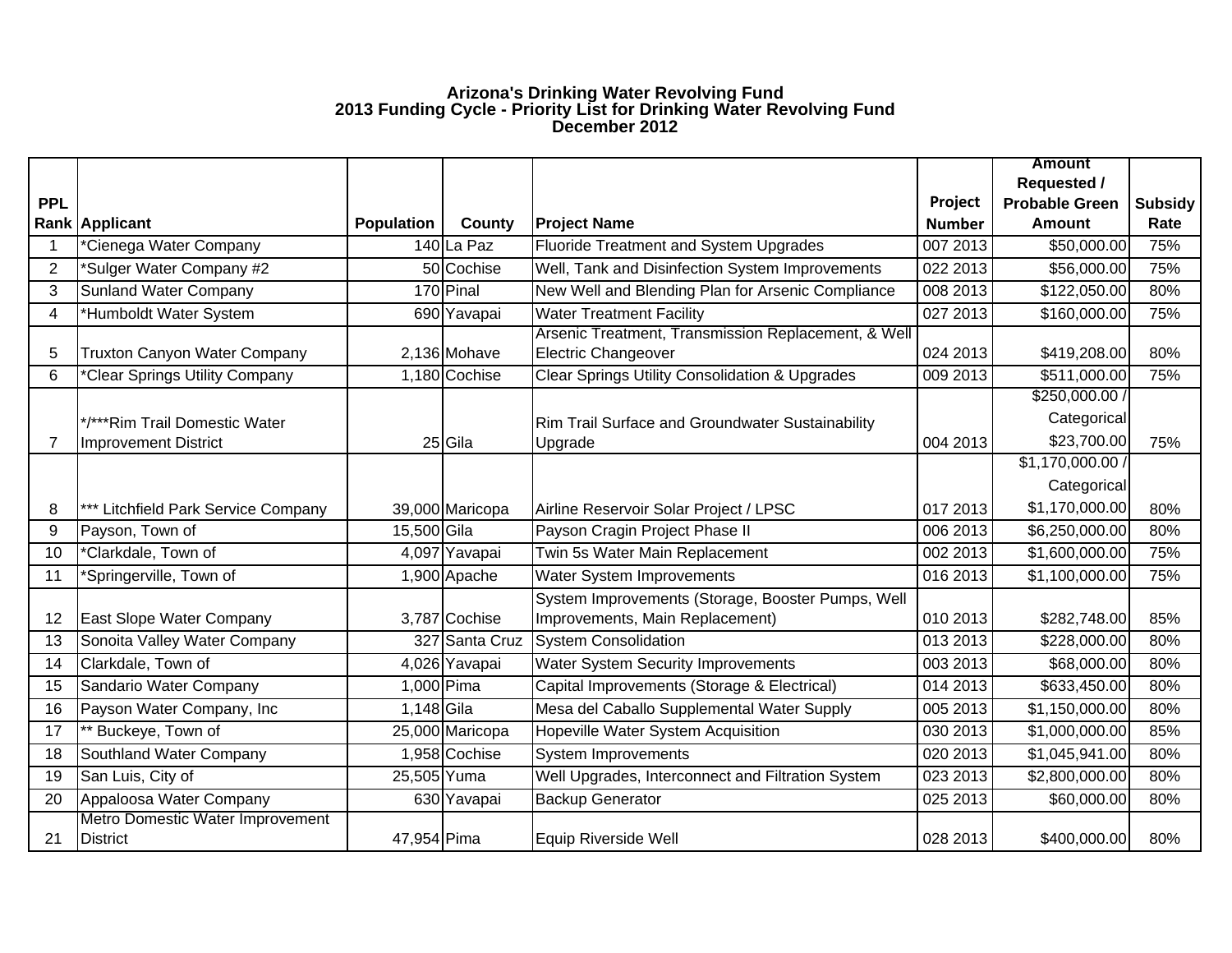|            |                                 |                   |                 |                                                 |                | Amount<br><b>Requested /</b> |                |
|------------|---------------------------------|-------------------|-----------------|-------------------------------------------------|----------------|------------------------------|----------------|
| <b>PPL</b> |                                 |                   |                 |                                                 | <b>Project</b> | <b>Probable Green</b>        | <b>Subsidy</b> |
|            | <b>Rank Applicant</b>           | <b>Population</b> | County          | <b>Project Name</b>                             | <b>Number</b>  | Amount                       | Rate           |
|            |                                 |                   |                 | Zone 12, 19 and 27 Water Infrastructure         |                |                              |                |
| 22         | Prescott, City of               |                   | 39,843 Yavapai  | <b>Ilmprovements</b>                            | 026 2013       | \$15,921,582.00              | 80%            |
| 23         | Buckeye, Town of                |                   | 25,000 Maricopa | Downtown to Sundance 16" Waterline Interconnect | 001 2013       | \$5,500,000.00               | 85%            |
| 24         | Litchfield Park Service Company |                   | 39,000 Maricopa | <b>LPSCO Recharge Wells</b>                     | 018 2013       | \$1,755,000.00               | 85%            |

**Total:**

**\$42,562,979.00** 

\* Disadvantaged communities

\*\* New project on PPL

\*\*\* Eligible for Green Project Reserve